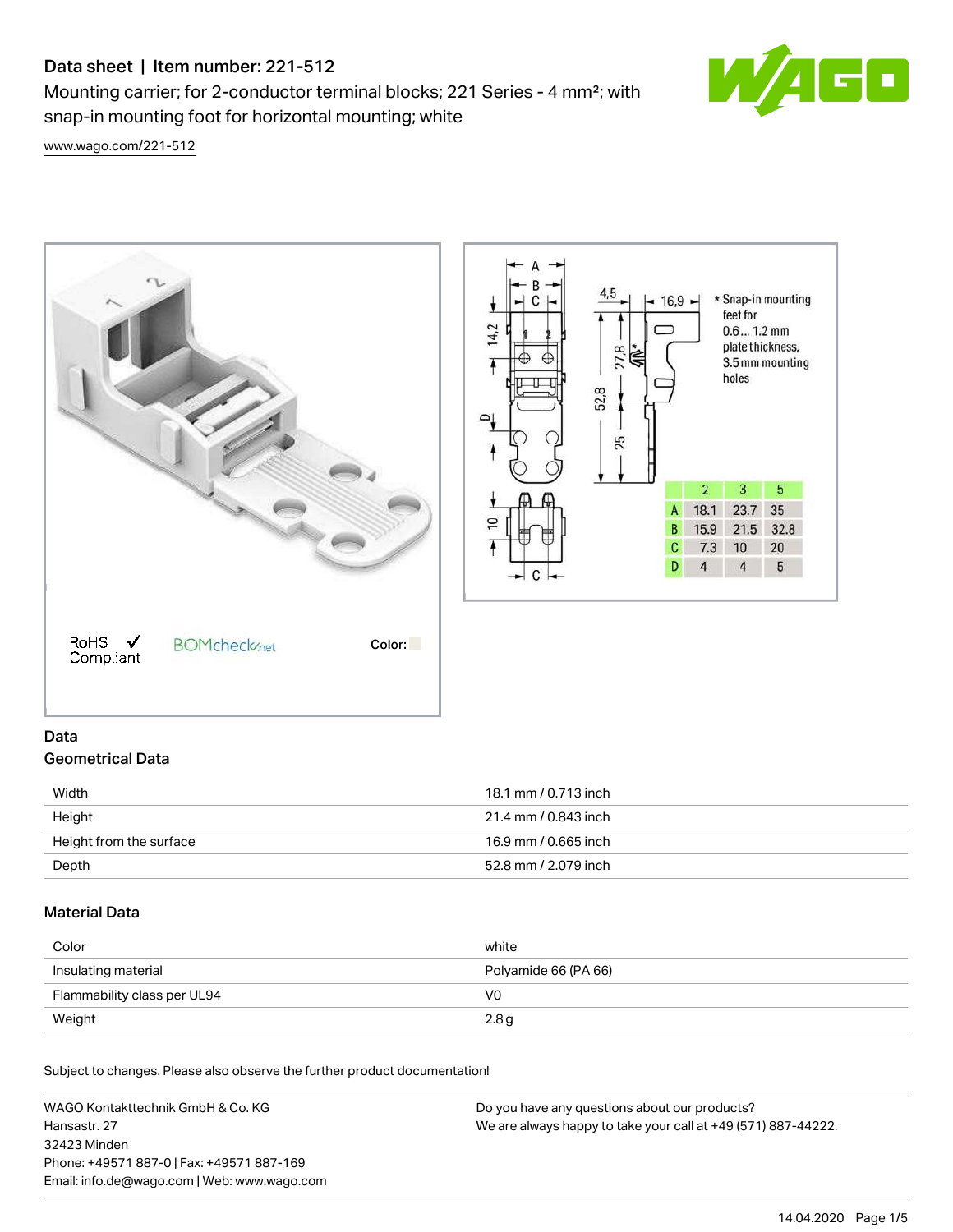

## Commercial data

| Packaging type     | <b>BOX</b>    |
|--------------------|---------------|
| Country of origin  | CΝ            |
| GTIN               | 4055143595834 |
| Customs Tariff No. | 39269097900   |

### Counterpart

| <b>Downloads</b>              |              |         |          |
|-------------------------------|--------------|---------|----------|
| Documentation                 |              |         |          |
| <b>Bid Text</b>               |              |         |          |
| 221-512                       | Jan 4, 2018  | doc     | Download |
| doc - Datei                   |              | 24.6 kB |          |
| 221-512                       | Feb 19, 2019 | xml     | Download |
| GAEB X81 - Datei              |              | 2.8 kB  |          |
| <b>Additional Information</b> |              |         |          |
| Technical explanations        | Apr 3, 2019  | pdf     | Download |
|                               |              | 2.1 MB  |          |
|                               |              |         |          |
| <b>CAD/CAE-Data</b>           |              |         |          |

#### CAD data

| 2D/3D Models 221-512 | URL | Download |
|----------------------|-----|----------|
|----------------------|-----|----------|

### Installation Notes

Subject to changes. Please also observe the further product documentation!

WAGO Kontakttechnik GmbH & Co. KG Hansastr. 27 32423 Minden Phone: +49571 887-0 | Fax: +49571 887-169 Email: info.de@wago.com | Web: www.wago.com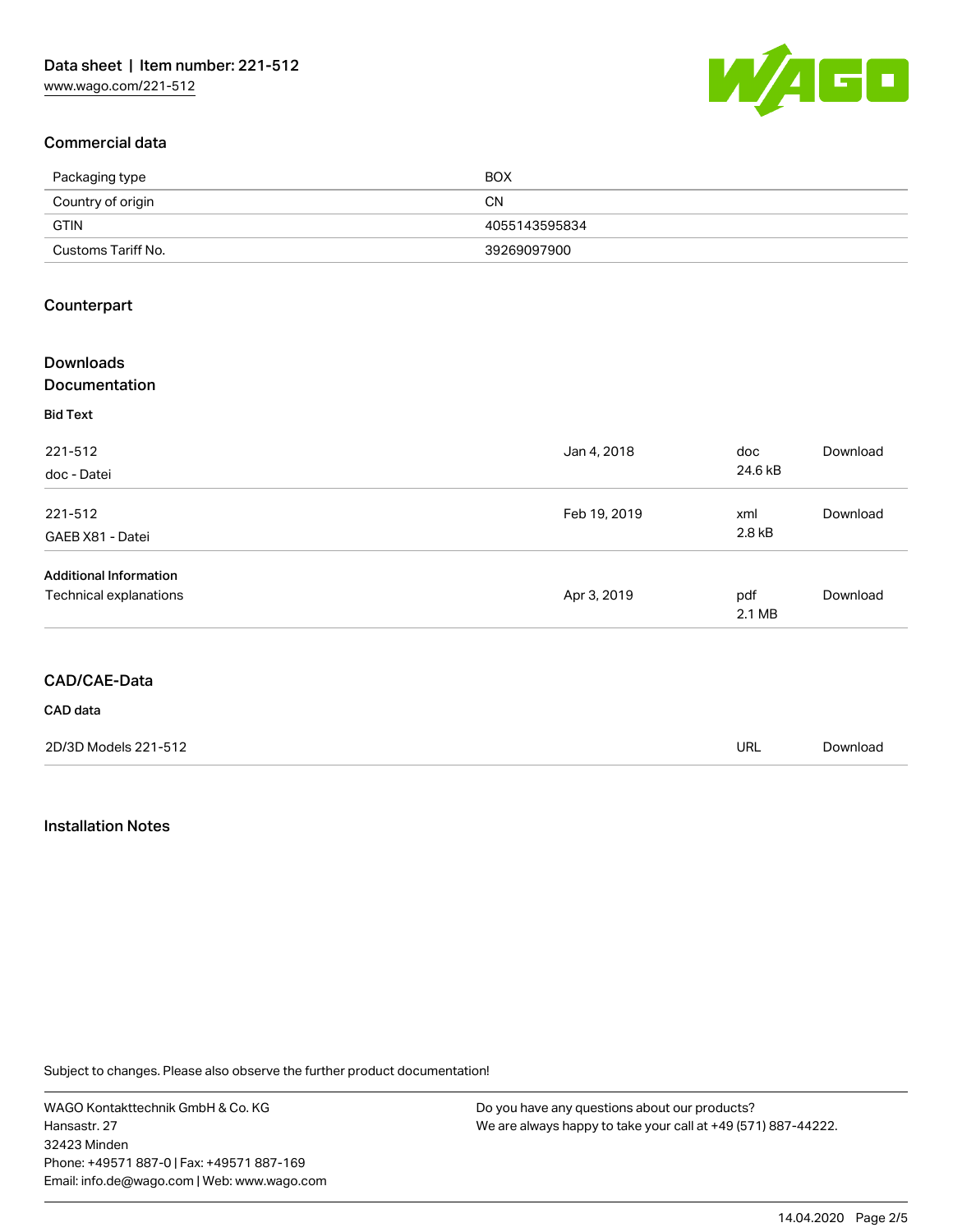## Data sheet | Item number: 221-512 [www.wago.com/221-512](http://www.wago.com/221-512)







#### Inserting a conductor



Inserting a conductor.





Removing a connector from the mounting

carrier.



Horizontal screw mounting **Vertical screw mounting Community** Horizontal mounting via snap-in foot

Subject to changes. Please also observe the further product documentation!

WAGO Kontakttechnik GmbH & Co. KG Hansastr. 27 32423 Minden Phone: +49571 887-0 | Fax: +49571 887-169 Email: info.de@wago.com | Web: www.wago.com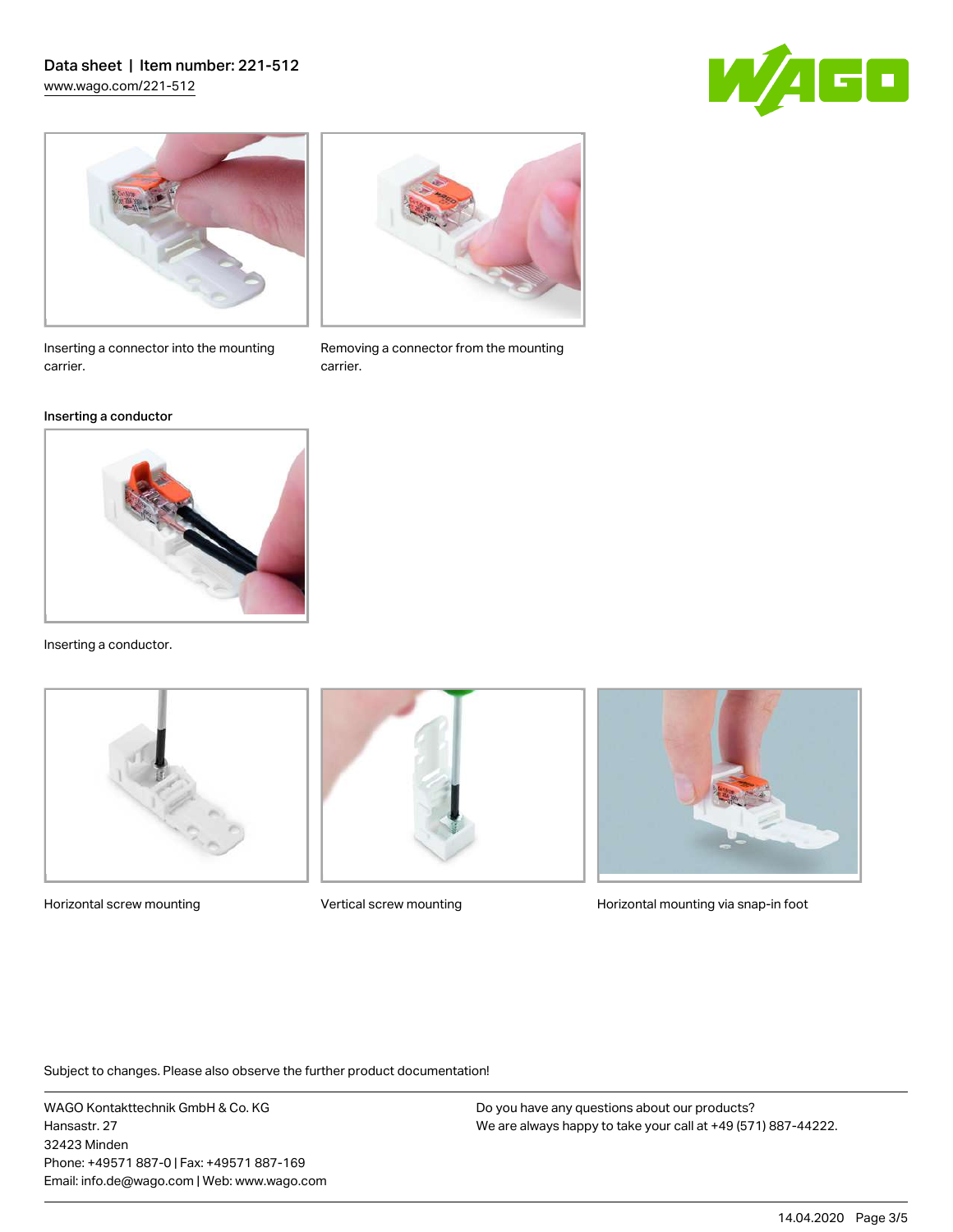



Vertical mounting via snap-in foot

#### Strain Relief





Use a cable tie to secure the conductors to The strain relief plate can be removed. the strain relief plate.

#### **Testing**



Testing a connector mounted on the carrier via test slot.

### Application

Subject to changes. Please also observe the further product documentation!

WAGO Kontakttechnik GmbH & Co. KG Hansastr. 27 32423 Minden Phone: +49571 887-0 | Fax: +49571 887-169 Email: info.de@wago.com | Web: www.wago.com